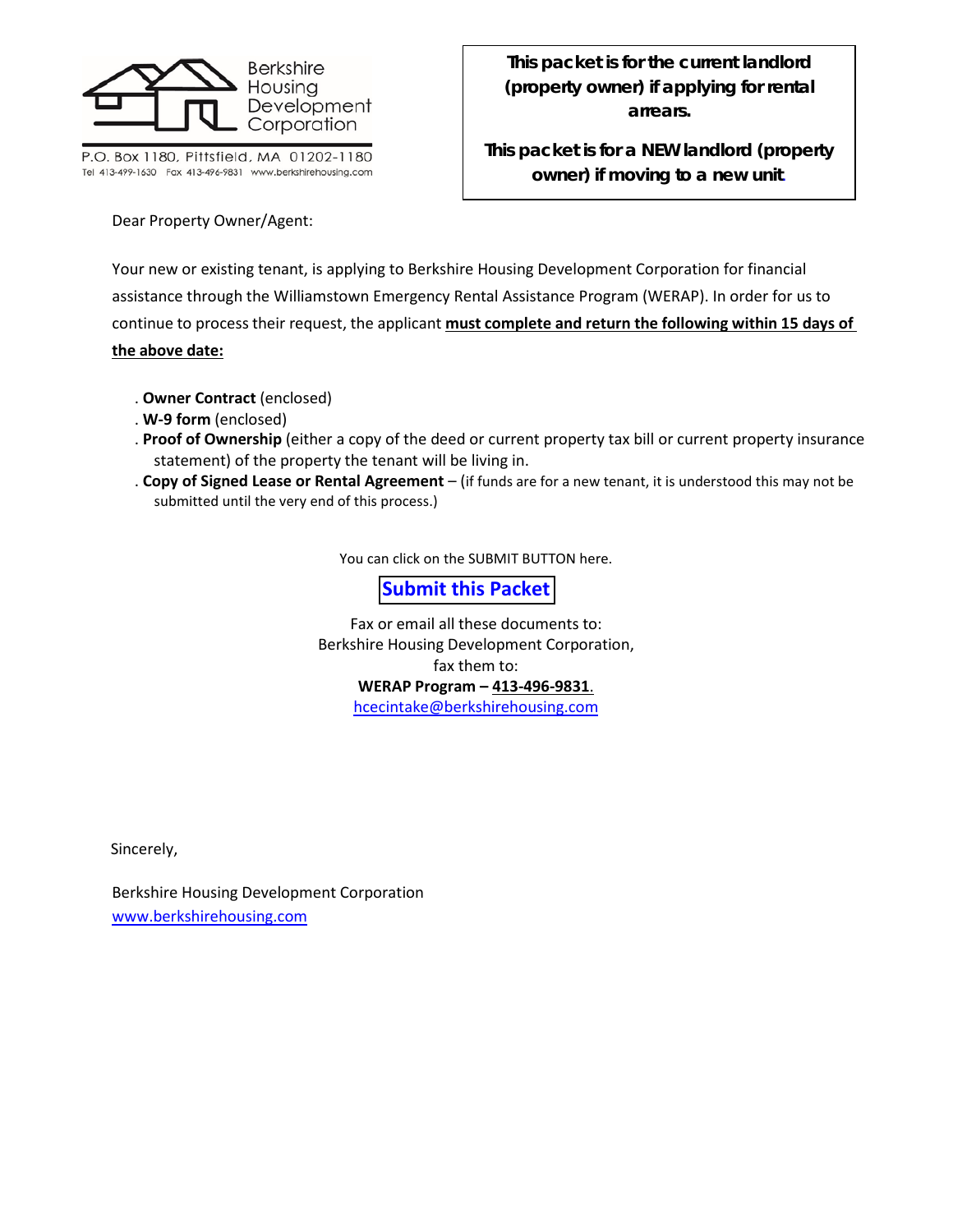### Williamstown Emergency Rental Assistance Program (WERAP) **OWNER CONTRACT**

Date of Contract:

Participant Name: <u>Discussion</u>

Participants' Address

The WERAP Administering Agency; (Berkshire Housing Development Corporation (BHDC) is providing the following financial assistance on behalf of the above-named Participant (must insert "N/A" if Not Applicable)

\_\_\_\_\_\_\_\_\_\_\_\_\_\_\_\_\_\_\_\_\_\_\_\_\_\_\_\_\_\_\_\_\_\_\_\_\_\_\_\_\_\_\_\_\_\_\_\_\_\_\_\_\_\_\_\_\_\_\_\_\_\_\_\_\_\_\_\_\_\_\_\_\_\_\_\_\_\_\_\_\_\_\_\_

|                        |      | # of months)<br>per month x                                            |
|------------------------|------|------------------------------------------------------------------------|
| Monthly Rental Stipend |      | # of months)<br>per month x                                            |
| <b>Rent Arrears</b>    |      | (Ś<br>per month x<br># of months)<br>(S<br>per month x<br># of months) |
| <b>Total</b>           | 0.00 | <b>STAFFUSEONLY</b>                                                    |

#### **Owner Acknowledgements**

- I certify that I am the property owner (or authorized agent for the owner) of the above referenced property (Participants' Address).
- I certify that by accepting payments for rent arrearage in accordance with this Agreement, eviction proceedings against the participant will be suspended.

\_\_\_\_\_\_\_\_\_\_\_\_\_\_\_\_\_\_\_\_\_\_\_\_\_\_\_\_\_\_\_\_\_\_\_\_\_\_\_\_\_\_\_\_\_\_\_ \_\_\_\_\_\_\_\_\_\_\_\_\_\_\_\_\_\_\_\_\_\_\_\_\_\_\_\_\_\_\_\_\_\_\_\_\_\_\_\_\_\_\_\_

\_\_\_\_\_\_\_\_\_\_\_\_\_\_\_\_\_\_\_\_\_\_\_\_\_\_\_\_\_\_\_\_\_\_\_\_\_\_\_\_\_\_\_\_\_\_\_ \_\_\_\_\_\_\_\_\_\_\_\_\_\_\_\_\_\_\_\_\_\_\_\_\_\_\_\_\_\_\_\_\_\_\_\_\_\_\_\_\_\_\_\_

- If the Participants' tenancy is terminated prior to the period for which any advance Monthly Rent payments were made, I agree to return the unused balance of said funds to the WERAP Agency.
- Nothing in this Agreement precludes the owner/agent from using any and all remedies available under law, including the institution of eviction proceedings against the Participant, if the Participant fails to pay any future rent due after the date of this Agreement.

Property Owner's/Agent's Signature Housing Agency Signature Housing Agency Signature

Property Owner's/Agent's Name (Print) and the Control official Title

Property Owner's/Agent's Address & Phone